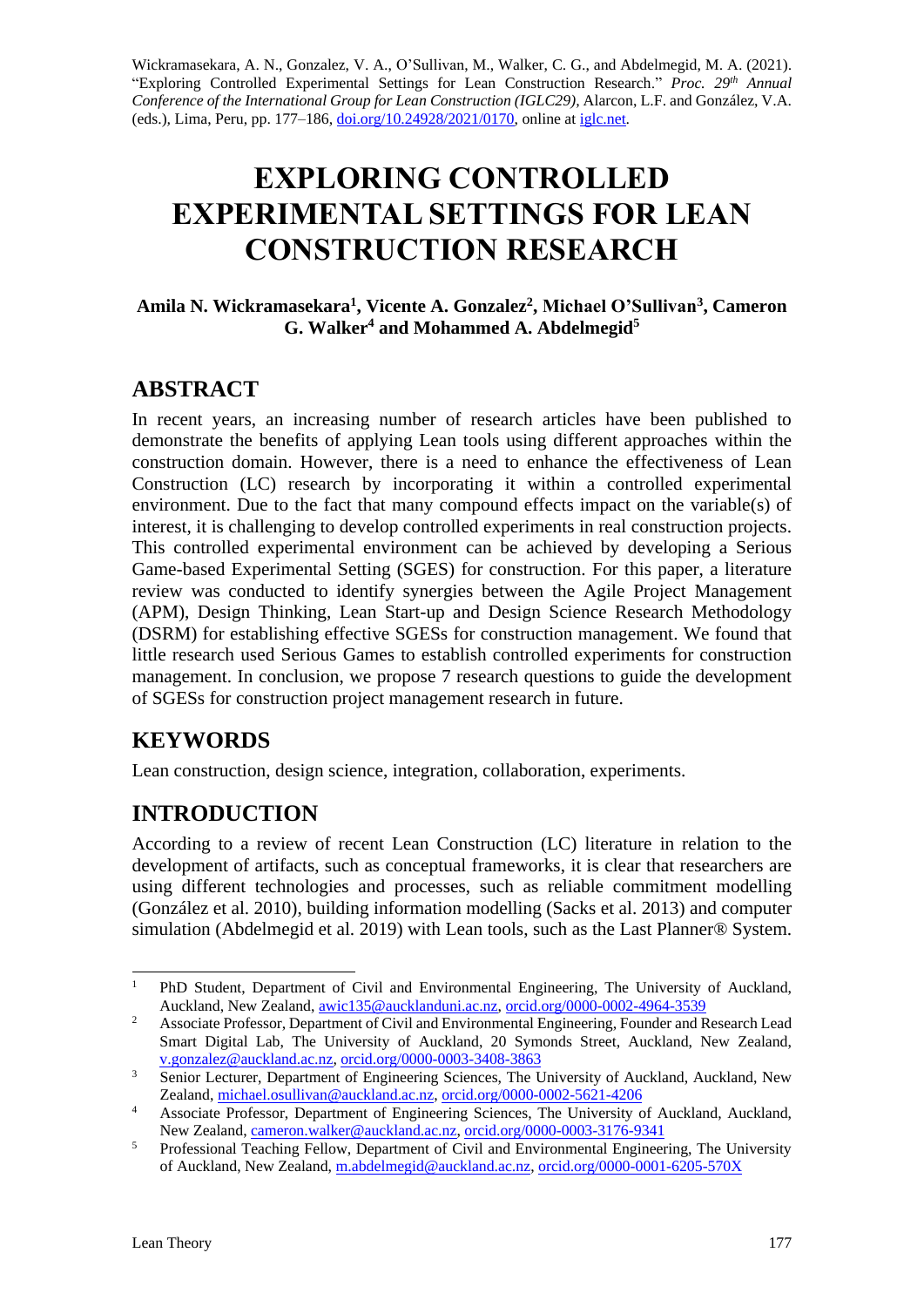Also, it can be noted that effectiveness of such artifacts has not been tested in controlled experimental environments.

On the other hand, research groups who propose new artifacts in various domains, including disaster preparedness (Feng et al. 2020), IT education (Montes et al. 2021), and project management (Rumeser and Emsley 2019), have been using controlled experiments with serious games to improve the accuracy of research findings. The goal of a controlled experiment is to manipulate the variable(s) of interest while controlling all other variables that exist in the experimental environment (Pelcin 1997). However, within the LC literature, no research has been found that utilized controlled experiments with serious games. Therefore, we argue that the validity of LC research can be enhanced by introducing controlled experimental environments with serious games for LC research. Many outside factors, such as weather, work performance and supply fluctuations (AbouRizk et al. 2011), influence construction operations and impact on the variable(s) of interest, so it is challenging to develop controlled experiments in real construction projects. Therefore, we propose the use of a Serious Game-based Experimental Setting (SGES), in which features of a real construction project can be presented, controlled and replicated (to a certain extent), in order to conduct controlled experiments.

In order to utilize serious games within experimental settings for LC research, there is a need for an appropriate research methodology. Koskela (2008) argues that construction management is a form of design science because it helps to solve industryrelated problems while contributing to knowledge. Also, Jarvinen (2004, as cited in Koskela, 2008) states that if a research question contains one of the terms *design*, *build*, *change*, *improve*, *develop*, *enhance*, *maintain*, *extend*, *correct*, *adjust* or *introduce*, the associated research can be considered to be design science research. Therefore, we argue that the Design Science Research Methodology (DSRM) can be an appropriate research method for LC research intending to develop artifacts. Peffers et al. (2007) presented a framework for DSRM that consists of six major phases: (1) problem identification and motivation; (2) defining the objectives for a solution; (3) design and development; (4) demonstration; (5) evaluation; and (6) communication. An artifact of the research is created during the 3rd phase, during which a serious game can be developed for better representation of the artifact (Mateevitsi et al. 2008). Serious games can be used to demonstrate the applicability of the artifact not only for the  $3<sup>rd</sup>$  phase, but also for the  $4<sup>th</sup>$ and  $5<sup>th</sup>$  phases. A serious game can also be used to evaluate that artifact by using experiments and incorporating user engagement (Kato and de Klerk 2017). There are explicit synergies between serious games and DSRM towards the development of SGES.

Accordingly, the objective of this paper is to explore theoretically the development of a framework to setup SGESs, supported by the integration of Design Thinking, Lean Statup and Agile Project Management (APM) with Design Science Research Methodology (DSRM). To discover the existing relationships between these concepts, a literature review was carried out as the research method within the Scopus database using combinations of the following keywords: "controlled experiments," "design thinking," "lean start-up," "agile," and "design science research methodology" within the titles, abstracts, and keywords. Also, forward and backward snowballing of references were used to ensure inclusivity of the results. This is an exploratory conceptual paper, and as such, we haven't stated a method as logic rationing has been applied to literature findings with no data analysis (i.e.,Torp et al. 2018).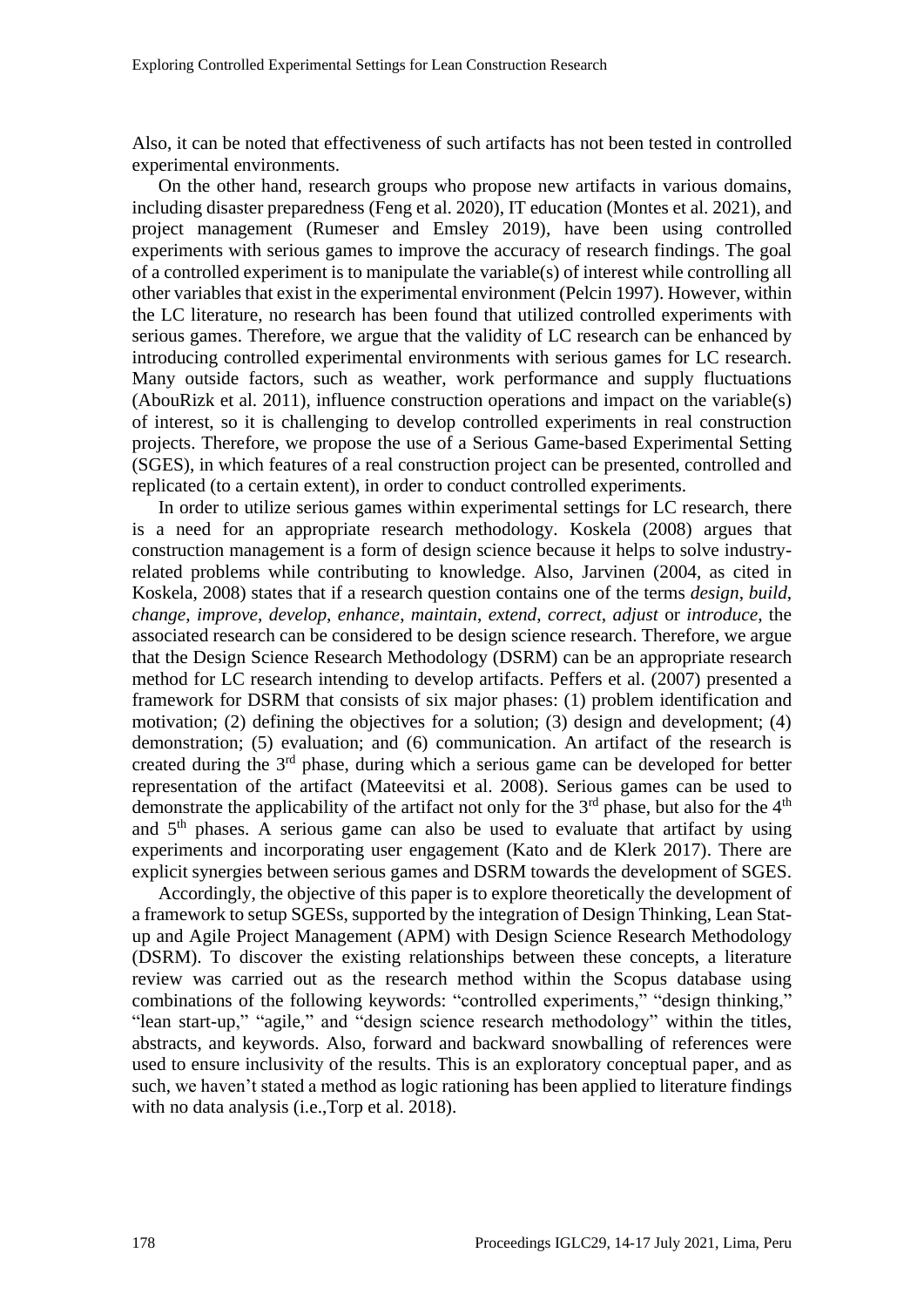# **LITERATURE REVIEW**

In this section, we briefly introduce APM, Design Thinking, Lean Stat-up, serious games and DSRM, and report previous research on the available integrations of some of these processes. The aim is to emphasize the advantages of using those approaches in combination, which is useful for the efficient development of SGES, and facilitates conducting controlled experiments in the virtual environment with regards to LC artifacts.

#### **AGILE PROJECT MANAGEMENT (APM)**

APM is the best option in low-volume, high-variety, and highly dynamic environments (Mostafa et al. 2016). APM is based on 4 values and 12 principles (Beck et al. 2001). Agile places value on: (1) individuals and interactions over processes and tools; (2) working software over comprehensive documentation; (3) customer collaboration over contract negotiation, and (4) responding to change over following a plan. In addition, there are a number of principles that support the Agile values, including: place the highest priority on satisfying the customer through early and continuous delivery of valuable software, welcome changing requirements even late in development, deliver working software frequently from a couple of weeks to a couple of months with a preference for the shorter timescale, convey information effectively to and within a development team using face-to-face conversations, use working software as the primary measure of progress, and maintain simplicity (Beck et al. 2001).

Accordingly, since agile is a set of values and principles, it can be argued that agile provides a common foundation for making decisions effectively in software development. Abrahamsson et al. (2002) reported 8 different methods for software development based on agile values and principles. Out of those, Scrum is the most popular agile method among software developers (Rodríguez et al. 2012). Therefore, this research considers the scrum method to develop SGES. Some of the management practices and tools used in scrum are: (1) product backlog; (2) sprint; (3) sprint planning; (4) sprint review meeting; and (5) sprint retrospective meeting.

#### **DESIGN THINKING**

Design Thinking is an iterative and non-linear process for innovation which integrates human, business, and technological factors into problem forming, solving and design. Design Thinking consists of five major stages (Plattner et al. 2011). The first stage is to 'Empathize', which aims to fully understand the problem, stakeholders affected by the problem, relevant context, and its root causes as quickly as possible. To do this, the Design Thinking team can gather information in various ways, such as conducting searches, reviewing the literature, interviewing stakeholders and observing their behaviours. Based on analysis of information gathered, in the second stage ('Needfinding and benchmarking') the Design Thinking team can recognize and define the problem(s) faced by the stakeholders. 'Ideate' is the following stage, where the Design Thinking team produces different solutions that can solve any real problems identified in the previous stage. Brainstorming is a great way to generate user-centred solutions. The fourth stage is 'Prototype', which is defined by Houde and Hill (1997) as "any representation of a design idea, regardless of a medium". With the solution agreed by the team during the Ideate phase, a prototype is developed during this stage. The final stage is to 'Test', during which feedback about the prototype is collected from users.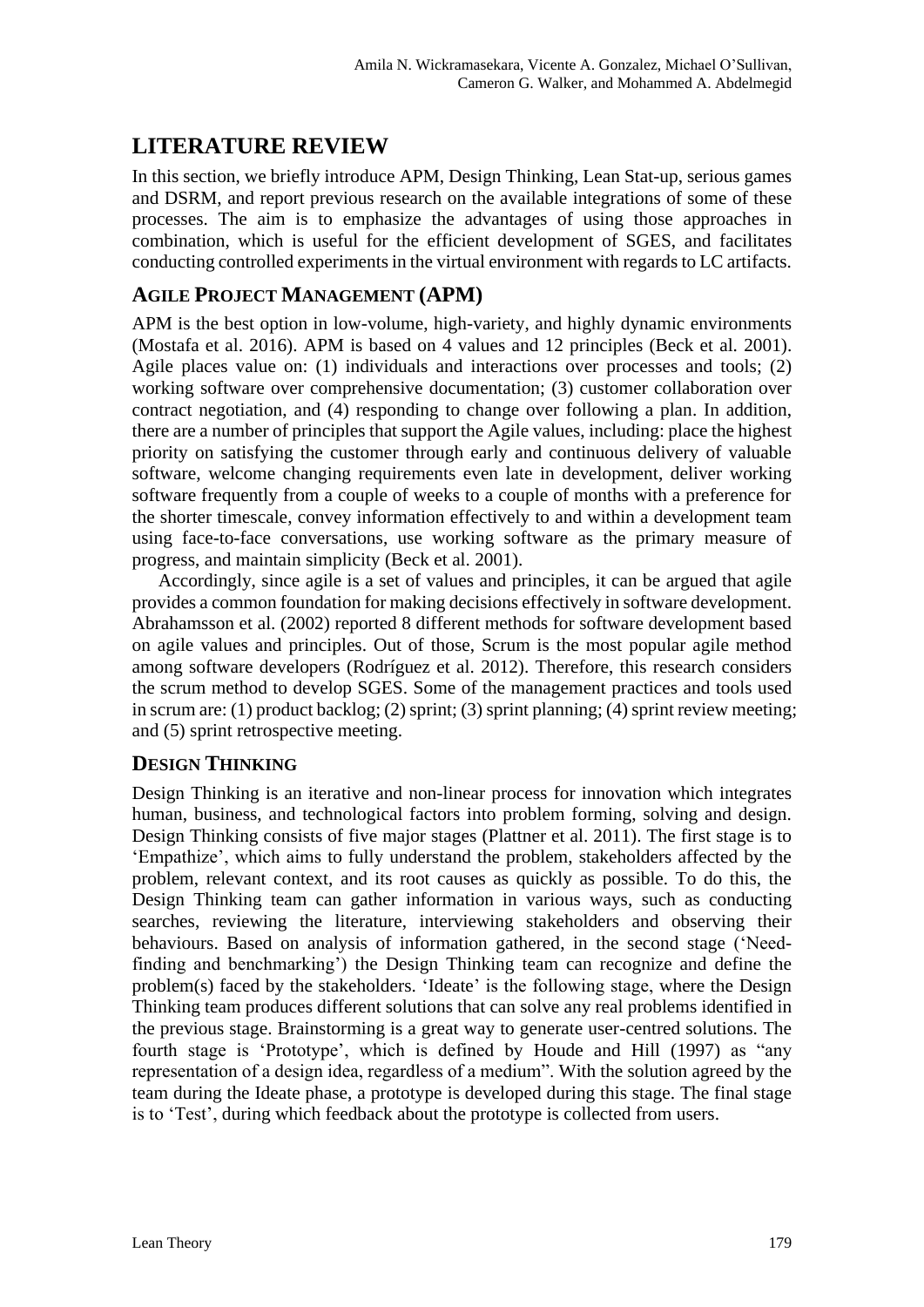After the Test stage, and based on feedback received from users, the Design Thinking team must go back to previous stages with the aim of upgrading the prototype to one suitable for solving the problems faced by users.

#### **LEAN STARTUP**

Lean Stat-up is a "set of practices for helping entrepreneurs increase their odds of building a successful start-up. Core components of Lean Startup are the Minimum Viable Product (MVP) and the build-measure-learn loop" (Ries 2011). According to Ries (2011) the Minimum Viable Product (MVP) is "the version of the product built in the beginning with a minimum amount of effort and the least amount of development time". The aim of the MVP is to start the learning process, not to reach the end point of development. So, the concept of the MVP is key to the Lean Start-up approach and forces teams to focus on the most important features of a product that will bring value to the customer. Next, the Build-measure-learn loop aims to convert ideas into a product, measure responses of customers, and understand whether to pivot or proceed. Pivot is a type of change designed to assess a different fundamental hypothesis of the product.

#### **SERIOUS GAMES**

Games are purposefully designed to challenge the human imagination (Arnold et al. 2013). According to Abt (as cited in Michael and Chen 2006), in a game, players assume realistic roles, face problems, develop strategies, make decisions, and get fast feedback on the results of their actions. Michael and Chen (2006) defined serious games as "games in which education (in its various forms) is the primary goal, rather than entertainment". Also, they stated that games provide the opportunity to learn something without the cost of real-world consequences or errors. In addition to learning, serious games are used as an assessment tool in different fields, such as education and health, with higher validity and data capturing features (Kato and de Klerk 2017).

#### **DESIGN SCIENCE RESEARCH METHODOLOGY (DSRM)**

Peffers et al. (2007) presented a methodology called DSRM, which is an iterative process for design science research. DSRM begins with four possible research entry points: (1) problem centred initiation; (2) objective centred initiation; (3) design and development centred initiation; and (4) client centred initiation. Irrespective of the point of entry, the first stage is 'Problem Identification and Motivation', which aims to specify the research problem; the second is to justify the significance of the solution. Based on the problem definition, objectives for a feasible solution are developed. Objectives can be quantitative or qualitative. Also, knowledge of existing solutions to the defined problem is essential for this stage, and is known as 'Define objectives of a solution'. 'Design and Development' is the third stage, during which an artifact is developed as a solution idea. Models, methods, new properties of social, technical and/or informational resources are some of the examples of artifacts which can be embedded within a research contribution. The fourth stage is 'Demonstration', during which the applicability of the artifact is demonstrated. One or more instances of the problem must be able to be solved in this phase. This can be achieved by conducting experiments, case studies, proofs or other relevant activities. The fifth stage is 'Evaluation'. In this stage, the performance of the artifact is measured to solve the defined problem. Objectives of the research are compared with the actual performance of the artifact generated in the demonstration phase. For evaluation of the artifact, feedback from participants and functionalities of the artifact can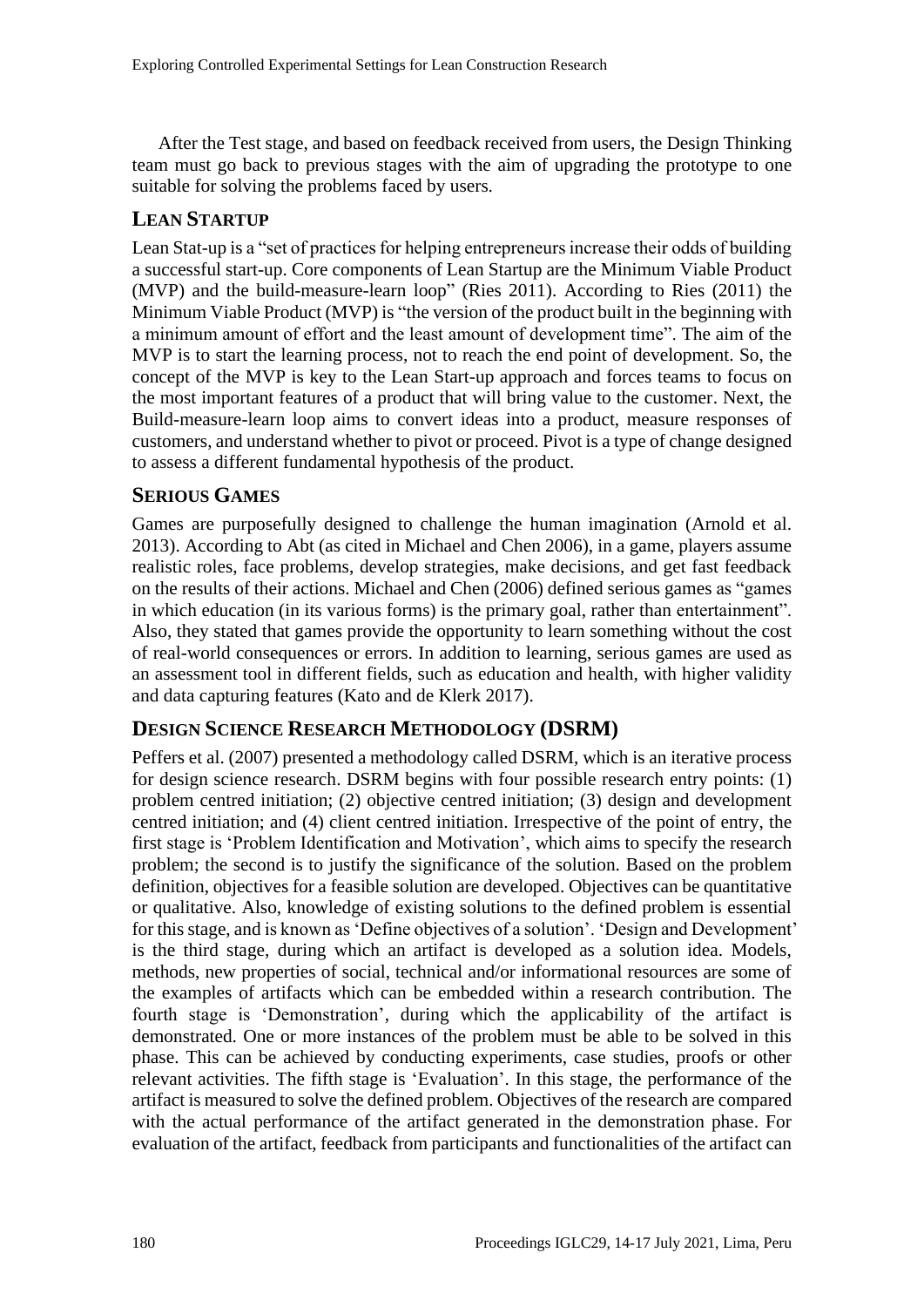be used. The final stage is 'Communication', in which the solution with its utility and novelty, and its impact on the researchers and industry practitioners, are communicated.

#### **INTEGRATION OF APM WITH DESIGN THINKING**

Häger et al. (2015) presented a model (DT@Scrum) that integrates Design Thinking with Scrum, which is guided by APM. It comprises of three phases of operations. The first phase, Design thinking, focuses predominantly on Design Thinking activities; The second phase, Initial development, balances both design thinking and development activities. The third phase, Fully integrated, puts more emphasis on development. The aim of these phases was to enrich the planning of product development through innovative and usercentred ideas of Design Thinking in the beginning of the process which in turn results in a better understanding of the requirements of the software to be built.

#### **INTEGRATION OF APM, DESIGN THINKING AND LEAN STAT-UP**

Hildenbrand and Meyer (2012) linked Design Thinking and Lean Stat-up to APM in order to enhance software development for businesses. In their study, they emphasized the usefulness of Design Thinking to initiate the development process based on validated customer problems, and the importance of agile practices and lean thinking in the development of the best appropriate process. Grossman-Kahn and Rosensweig (2012) also proposed a design-led, multidisciplinary approach, the Nordstorm model, consisting of human-centred, collaborative, failure embracing, prototype-driven innovation mindsets and practices that link Design Thinking, Lean Stat-up, and APM. These authors demonstrated the scalability of that approach among cross-functional teams throughout development organisations. Paula and Araújo (2016) presented a new model by improving the Nordstorm model. According to this study, they proposed the followings: (1) User experience should be validated during the prototype phase with an interface that is closest to the final product; and (2) Design Thinking elements should be used throughout the entire development process. After performing a cross-case analysis of previous integrations between APM, Design Thinking and Lean Stat-up, Dobrigkeit and Paula (2017) presented another model called InnoDev, to improve the innovativeness in IT development. InnoDev consists of three phases: (1) Design Thinking; (2) Initial Development; and (3) Development. They argue that InnoDev is flexible enough for different business settings.

After analysing the features of the aforementioned process models, we can identify that all the Design Thinking phases, and elements of Lean Stat-up, such as MVP, buildmeasure-learn loop and pivot; and agile practices, such as scrum can be used to develop efficient software based on human-centred solutions. Therefore, we argue that the integration of the aforementioned management and development approaches can be used for the development of effective serious games. Also, serious games can be used as a tool for assessments incorporating user engagement without having real world consequences. Thus, serious games can be used with construction practitioners for developing CEs in a virtual environment without affecting construction operations' complex and dynamic nature. In addition, DSRM provides a methodological support to generate knowledge for LC research in relation to development of artifacts.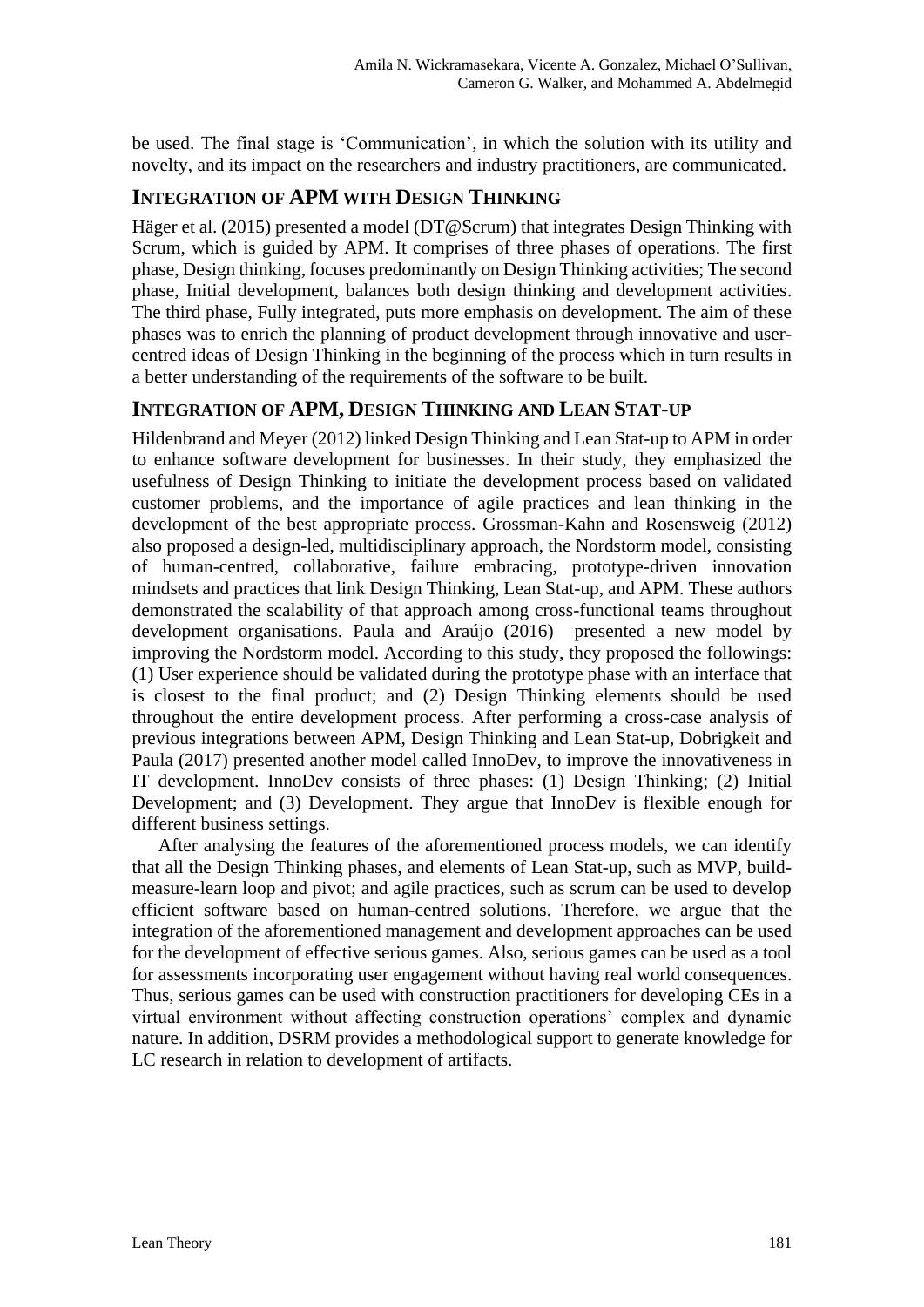## **THEORETICAL FRAMEWORK TO SUPPORT SGES IN LC RESEARCH**



Figure 1: Conceptual integration framework for SGES

We argue that a framework that integrates DSRM, Design Thinking, Lean Stat-up and APM is useful in the development of a SGES, which is a novel methodology for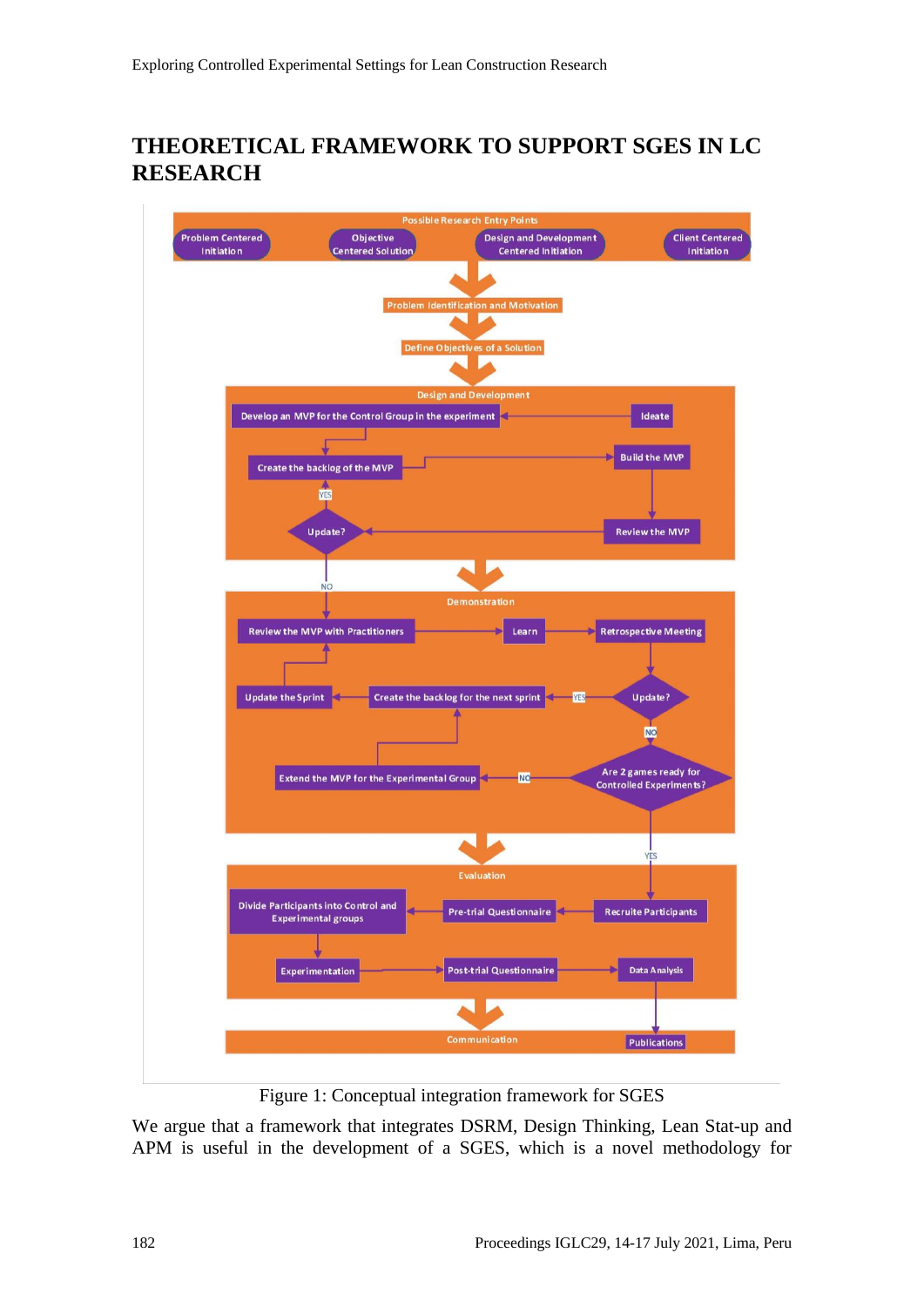experimenting artifacts, such as any designed object, including any design object, such as models, constructs, methods or new properties of technical, social or informational resources (Peffers et al. 2007), enriched with innovative solutions to real-world construction problems while also contributing to the knowledge of construction management. This approach, to a great extent, eliminates barriers to effectively testing hypotheses by providing an environment for controlled experiments in LC research.

The framework, shown in Figure 1, begins with the same four possible research entry points and the first two stages, as described in the DSRM (Peffers et al. 2007). Next, the experimental setting moves to the design and development stage. We argue that this stage should begin with the Ideate step in Design Thinking, during which a number of usercentred solutions can be generated through activities, such as brainstorming (Plattner et al. 2011). As the output of this step, we suggest the development of conceptual frameworks for two serious games that are used for CEs: (1) one game for the control group; and (2) the other game for the experimental group. We suggest demonstrating the applicability of the solution from the framework of the serious game played by the experimental group compared to the framework of the serious game played by the control group. The development of an MVP (Ries 2011) for the serious game for the players of the control group can then be initiated. As an MVP, we propose to develop the storyline, which presents the game content in a structured manner (Göbel and Mehm 2013), for that serious game. The storyline can be developed by establishing its product backlog, which is the work to be carried out to develop a product based on existing knowledge (Abrahamsson et al. 2002). After developing the storyline, it should then be reviewed by a team of domain experts in terms of usefulness, usability, credibility, desirability and value that influence the user experience. During the review, experts can propose further improvements of the MVP. Based on their suggestions, a new backlog can be created to upgrade the MVP. In this way, the initial storyline can be upgraded until the team of experts are satisfied. In order to make this process more efficient, researchers can use APM practices, i.e. scrum (Abrahamsson et al. 2002).

Subsequently, the demonstration stage is initiated, during which the interactive storyline, which was finalized by the domain experts, is further refined by exposing it to a team consisting of construction practitioners. We propose to use a tool, such as articulate storyline (Suppan et al. 2020), to perform the review process efficiently. Based on the review provided by the construction practitioners, the research team can learn how the existing storyline can be further improved iteratively, by applying the build-measurelearn loop suggested by (Ries 2011). Before starting the improvement process, the research team can organize a retrospective meeting which is a best practice of APM (Abrahamsson et al. 2002) to discuss how to improve the productivity of their serious game development process. Based on the outcome of the meeting, the research team can develop a backlog for further improvements of the interactive storyline. Accordingly, the next sprint of the storyline can be developed and demonstrated to the same team of construction practitioners. We suggest this sprint development process be repeated, buildmeasure-learn suggested by (Ries 2011) until the storyline is transformed into a serious game that can be used for the players of the control group of the experiment to the satisfaction of construction practitioners in terms of usefulness, usability, credibility, desirability and value that influence the user experience. After developing the serious game for the players of the control group, the same serious game can be further extended so that it is suitable for participants of the experimental group. We propose to achieve this by changing game elements relevant for the variable(s) to be tested during the CE. These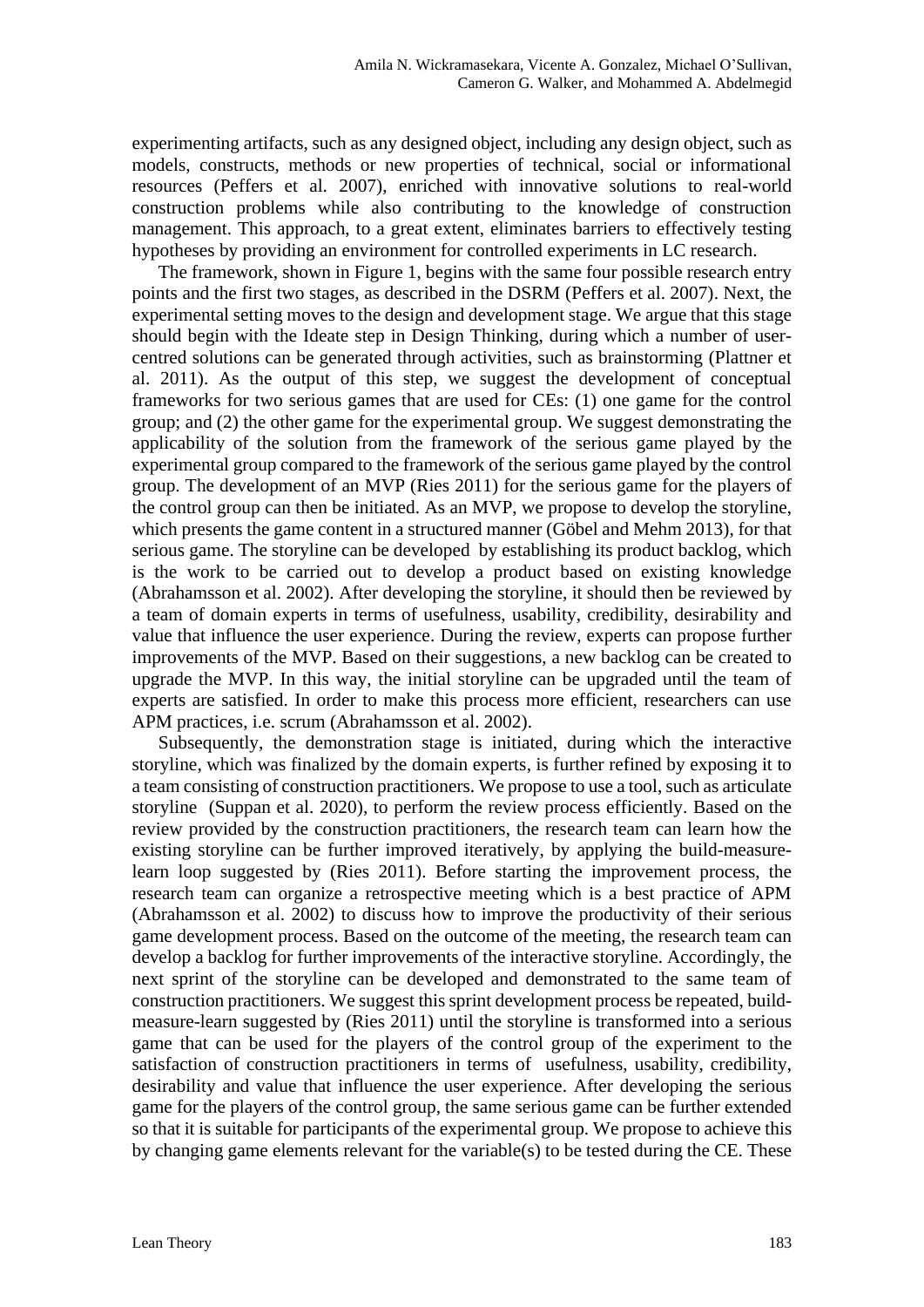elements can be extracted from the conceptual framework designed for the experimental group in the Ideate step. To make the serious game ready for the experimental group, the same development approach which combines agile practices and lean start-up elements, as was done for the controlled group, can be applied.

The fourth stage of the experimental setting is evaluation, during which the CE is conducted. This stage begins with recruiting appropriate participants to play both serious games. After recruitment, the participants should be provided with a tutorial about the gaming environment to familiarize them with the game's software and hardware. Next, a pre-trial questionnaire should gather the participants' demographics and other researchrelated information. The participants should then be divided into the control group and experimental group Then, the experiment can be started during which each group plays one of the two games (that were finalized in the previous stages). After the experiment, another post-trial questionnaire should be distributed to both groups to gather data regarding their user experience. Also, in-game performance of participants should be gathered by analyzing video recordings of their gameplay. Finally, responses of both groups can be assessed using appropriate analytical techniques for testing the performance of the experimental group.

The final stage is communication, which was extracted by DSRM (Peffers et al. 2007). In this stage, the solution to the real-world construction problem, with its utility, novelty, and impact on both researchers and industry practitioners via the SGES can be communicated through publications.

For example, suppose a researcher wants to assess the impact of the pull system. In that case, this methodology can be applied by developing two serious games representing a construction project: one representing the pull system and the experimental case, while the other representing the push system and the control case. During the experiment, two games generate production costs, and those can be used to test a hypothesis that the pull system reduces the production cost over the push system, while controlling other compound effects. This is impossible with traditional methods, such as case studies.

### **CONCLUSIONS**

We propose a new methodology for conducting CEs in LC research: SGESs. We present a framework for developing a SGES that integrates Design Thinking, Lean Stat-up, APM and DSRM and that was developed using knowledge from a review of previous research integrating subsets of Design Thinking, Lean Stat-up and APM. Integrating Design Thinking, SL and APM enables efficiently developed serious games to be embedded within DSRM, providing a SGES for LC researchers. This SGES framework can be utilised to solve more industry-specific, real-world problems faced by practitioners because SGESs allow for the participation of construction practitioners. Hence, the proposed SGES framework is an innovative contribution to LC knowledge and will also streamline further contributions by enabling CEs.

In order to begin the next step in developing this SGES framework, seven research questions have been formulated to garner feedback from the IGLC community: (1) How can game design elements, game dynamics and game mechanics be determined to develop useful serious games for experiments? (2) How can participants be chosen for such experiments? (3) How can the group sizes be quantified for the control and experimental groups? (4) How can participants be allocated to control and experimental groups? (5) What types of data should be gathered during the experiment? (6) What methods can be used to collect data during the experiments? (7) What analytical techniques can be used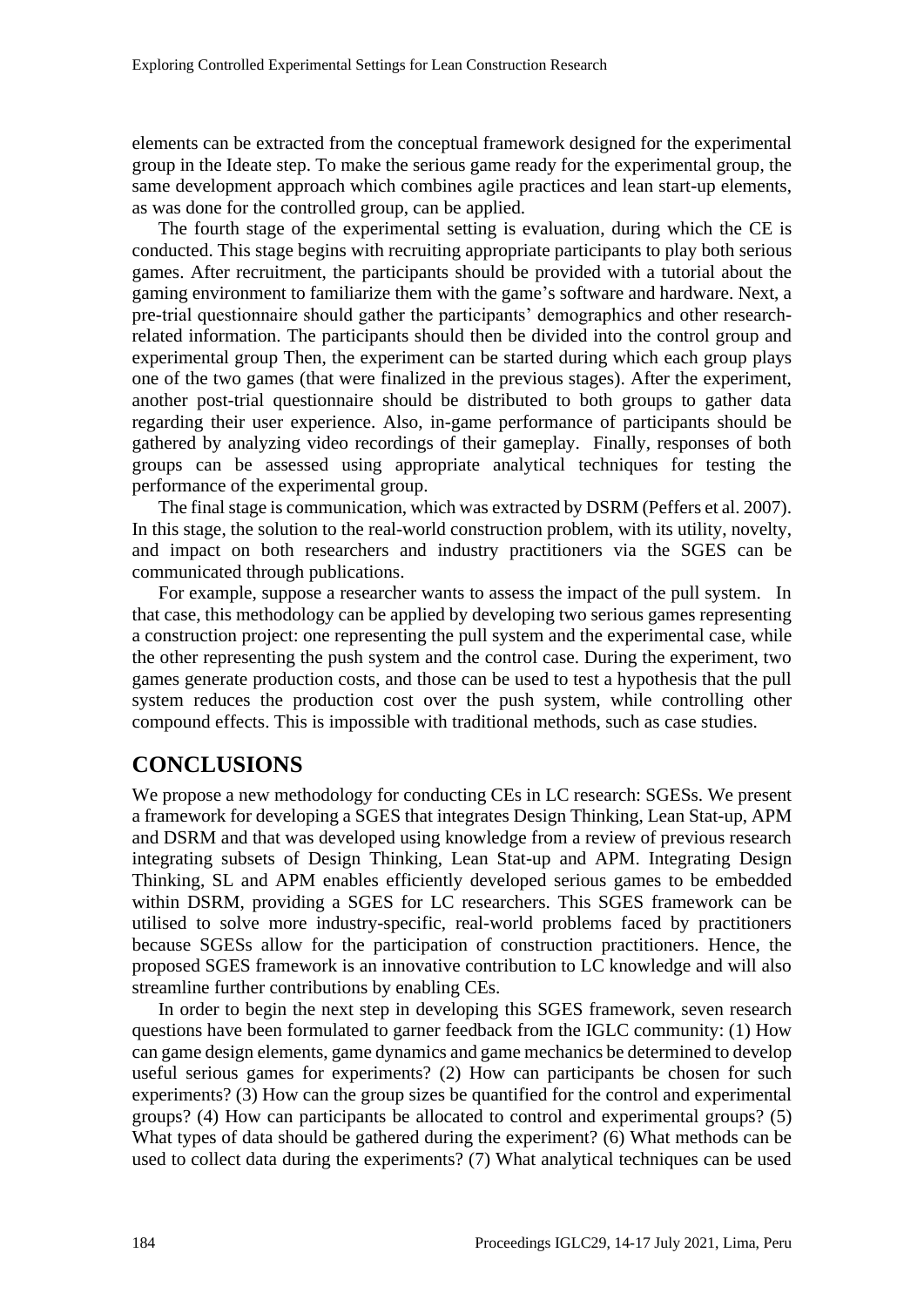to test research hypotheses? Based on the feedback from IGLC, the SGES framework can be finalized so that it can be used to carry out CEs related to LC research.

## **REFERENCES**

- Abdelmegid, M. A., González, V. A., O'Sullivan, M., Walker, C. G., Poshdar, M., and Alarcón, L. F. (2019). "Establishing a Link Between the Last Planner System and Simulation: A Conceptual Framework." *Proc. 27th Annual Conference of the International Group for Lean Construction (IGLC)*, 335–246.
- AbouRizk, S., Halpin, D., Mohamed, Y., and Hermann, U. (2011). "Research in Modeling and Simulation for Improving Construction Engineering Operations." *Journal of Construction Engineering and Management*, 137(10), 843–852.
- Abrahamsson, P., Salo, O., Ronkainen, J., and Warsta, J. (2002). *Agile software development methods: Review and analysis*. *VTT Publications*.
- Arnold, S., Fujima, J., and Jantke, K. P. (2013). "Storyboarding Serious Games for Largescale Training Applications." *Proceedings of the 5th International Conference on Computer Supported Education*, SciTePress - Science and and Technology Publications, 651–655.
- Beck, K., Beedle, M., Bennekum, A. van, Cockburn, A., Cunningham, W., Fowler, M., Grenning, J., Highsmith, J., Hunt, A., Jeffries, R., Kern, J., and Marick, B. (2001). *Manifesto for Agile Software Development*. *The Agile Alliance*.
- Dobrigkeit, F., and De Paula, D. (2017). "The best of three worlds -The creation of innodev a software development approach that integrates design thinking, scrum and lean startup." *Proceedings of the International Conference on Engineering Design, ICED*, 8(DS87-8), 319–328.
- Feng, Z., González, V. A., Mutch, C., Amor, R., and Cabrera-Guerrero, G. (2020). "Instructional mechanisms in immersive virtual reality serious games: Earthquake emergency training for children." *Journal of Computer Assisted Learning*, (October),  $1-15.$
- Göbel, S., and Mehm, F. (2013). "Personalized, Adaptive Digital Educational Games using Narrative Game-Based Learning Objects." *K-12 Education*, IGI Global, 281– 291.
- González, V., Alarcón, L. F., Maturana, S., Mundaca, F., and Bustamante, J. (2010). "Improving Planning Reliability and Project Performance Using the Reliable Commitment Model." *Journal of Construction Engineering and Management*, Department of Civil and Environmental Engineering, Faculty of Engineering, University of Auckland, New Zealand, 136(10), 1129–1139.
- Grossman-Kahn, B. Rosensweig, R. R. (2012). "SKIP THE SILVER BULLET: DRIVING INNOVATION THROUGH SMALL BETS AND DIVERSE PRACTICES." *International Design Management Research Conference*, BOSTON, 815–829.
- Häger, F., Kowark, T., Krüger, J., Vetterli, C., Übernickel, F., and Uflacker, M. (2015). "DT@Scrum: Integrating Design Thinking with Software Development Processes." 263–289.
- Hildenbrand, T., and Meyer, J. (2012). "Intertwining Lean and Design Thinking: Software Product Development from Empathy to Shipment." 217–237.
- HOUDE, S., and HILL, C. (1997). "What do Prototypes Prototype?" *Handbook of Human-Computer Interaction*, Elsevier, 367–381.